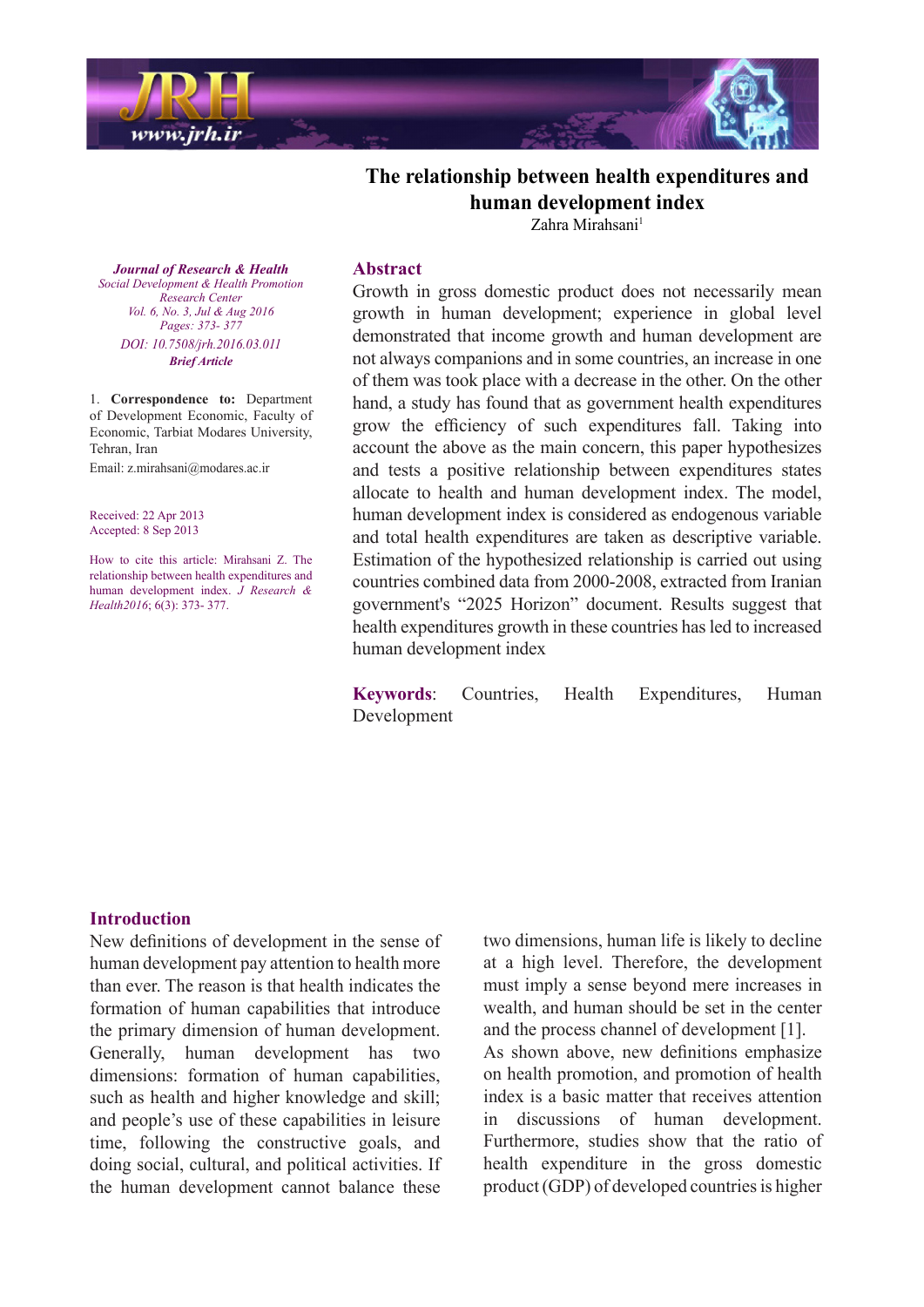than that in developing countries. In other words, the importance of human health would increase with the level of development of countries. In this respect, this study investigated the fundamental question that how the health expenditure correlated with the human developmental index as a newer index for measurement of countries' levels of development; whether there was a strong correlation between health expenditure and human development; and whether the increased health expenditure resulted in an increase in human developmental index or, in other words, whether higher health expenditure led to higher human development.

# **Method**

This study examined the correlation between health expenditure as a ratio of GDP and Human Development Index (HDI) using consolidated data  $(panel)$  in 25 southwest Asian countries in 2000-2008. To introduce the instructions for estimating the panel data regression model, section (countries) and time (studied years) variables were defined in Stata software.

It should be noted that the studied southwest Asian region in the 20-year vision statement consisted of 25 countries in Persian Gulf region (Saudi Arabia, United Arabic Emirates, Kuwait, Oatar, Oman, Bahrain, and Yemen), small Middle East (Iran, Iraq, Syria, Egypt, Turkey, Cyprus, Palestine, and Israel), Central Asia (Turkmenistan, Uzbekistan, Tajikistan, Kazakhstan, and Kyrgyzstan), Caucasus (Azerbaijan, Armenia and Georgia), and the Indian subcontinent (Afghanistan and Pakistan) [2].

It must be mentioned that Iraq was eliminated from economical tables because its economic statistics were not available. There was a similar problem with Palestine.

In this section, the panel data were estimated as consolidated observations performed on the sectional data related to the southwest Asian countries in  $2000-2008$  in order to examine the correlation between health expenditure and HDI.

To explain the studied variables in the model, HDI and total health expenditure were respectively considered as the endogenous variable and explanatory variable. Therefore, the regression model was follows:

In the above equation,  $\beta_{\text{lit}}$  is the intercept parameter and shows fixed effects or individual characteristics in each sectional unit. At first, simple Ordinary Least Squares (OLS) hypothesis testing method was tested as a  $H_0$  overlapping  $H<sub>a</sub>$  against panel data regression model. The hypothesis can be shown as follows:

Once the data were defined as panel data in the software, it was necessary to report descriptive statistics of the model's variables. The results showed that the studied model was panel.

In the above hypothesis testing, the null hypothesis denoted the homogeneity of the individual effects of countries or individual units, whilst, the opposite hypothesis indicated the heterogeneity among individual units. An F-test with the following equation was used to test the above hypothesis:

$$
F = \frac{\frac{(s s E_R - s s E_U)}{S E_U}}{\frac{s s E_U}{N T - K}}
$$

In the above equation,  $SSE<sub>R</sub>$  is the sum of squared errors for the pooling model;  $SSE$ <sub>U</sub> is the sum of squares sentences for the non-pooling model (the estimated model with fixed effects); NT is the total number of observations; K is the number of estimated parameters; and J is the number of constraints or  $n-1$  [3].

The results showed the null hypothesis introducing the use of ordinary least squares technique was rejected, and Hausman test was used to test the fixed versus random feature of .variables

In this part, Hausman sample function tested the null hypothesis of the panel data with random effects against the panel data with fixed effects and determined the truth of random effects against fixed effects. The value of the Wald sample function was greater than the chi-squared quantile of the statistic table. Therefore, the null hypothesis stating the truth of random effect was rejected. The fixed effect was used in the test. [4]

# **Results**

The statistics obtained from World Health Organization (WHO) and HDI of the studied countries were estimated using the mentioned method. The results showed the positive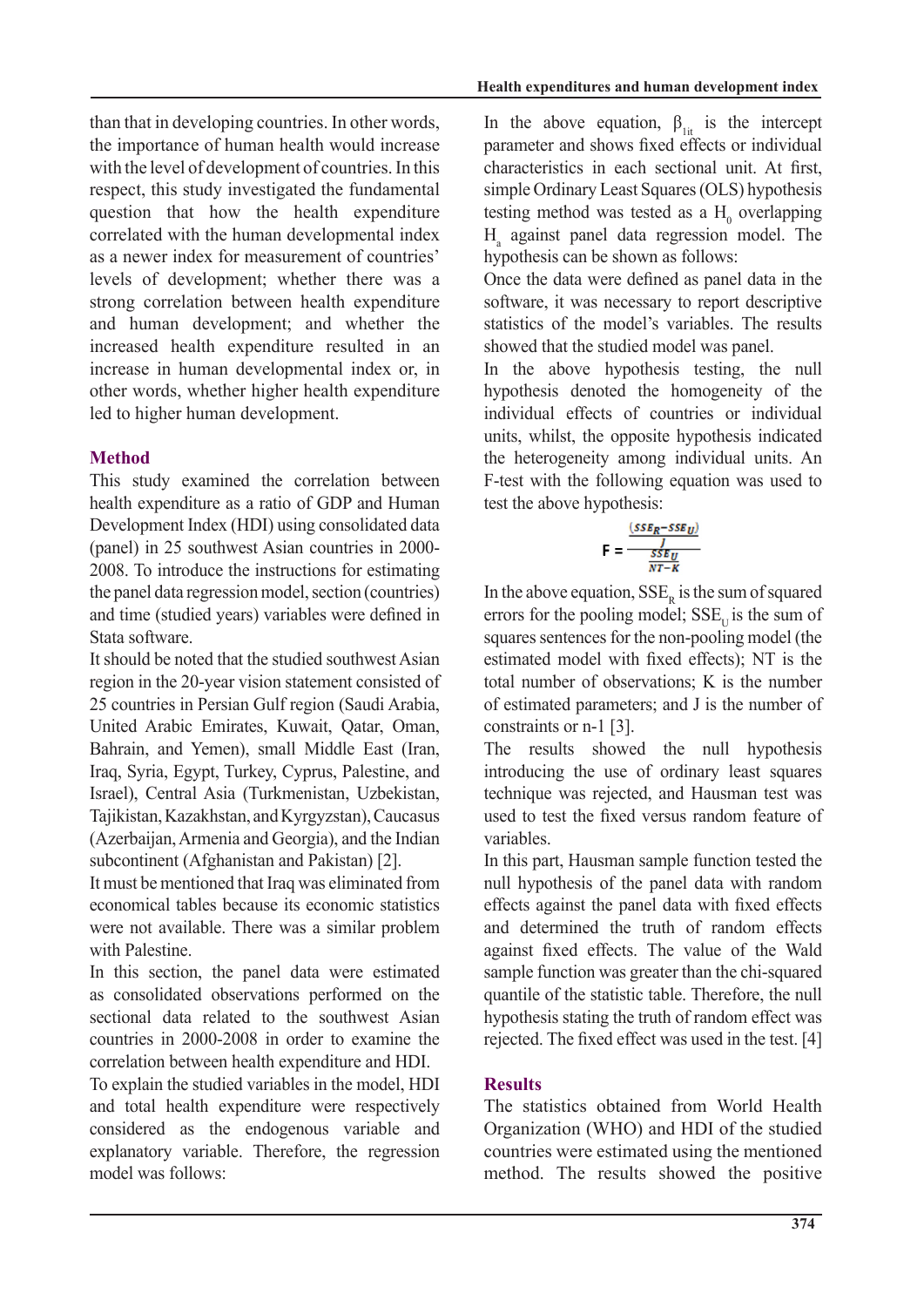effect of increased health expenditure on HDI in southwest Asian countries. Regarding the significance of the effect of increased health expenditure on HDI, the increase in health expenditure in these countries can be emphasized as an important influential factor in development of these countries.

The health expenditure in the studied countries and period correlated with HDI positively. In other words, the increase in health expenditure in the studied countries resulted in promotion  $of HDI$ 

#### **Discussion**

The comparison of health expenditures of the southwest Asian countries showed that maximum and minimum health expenditure belonged to Israel and Afghanistan, respectively. After Israel, highest health expenditures were respectively related to United Arabic Emirates, Oatar, Cyprus, Kuwait, and Bahrain, which subsequently experienced favorable HDI. The lowest health expenditures were related to Afghanistan, Pakistan, Tajikistan, Yemen, Kyrgyzstan, Uzbekistan, Turkmenistan, and Syria, which enjoyed the lowest ranks of HDI. Among other 24 countries of the studied region, Iran had the tenth rank of health expenditure that comprised one third of the health expenditure of the first country.

If Iran was compared with oil-producing countries of the region, it would comprise even a lower rank because countries with oil income spend considerable expenses on health, whilst, Iran does not emphasize the health sector favorably. For instance, mean health expenditure in United Arabic Emirates, Oatar, Bahrain, Arabia, ad Kuwait is \$1528 at purchasing power parity (PPP) per capita, whilst, Iran spends \$728 per capita. This shows that oil-producing countries averagely spend on health expenditure per capita twice as that in Iran. According to the table, Iran does not have a favorable rank among the region countries. However, making plans and applying appropriate policies can promote the rank of Iran in compliance with the objectives of the vision statement

Iran's HDI in 2011 was 0.707 that belonged to the group with high index and assigned the 88th rank to Iran among 187 countries and the region countries. The HDI in Iran in 1980-2011 increased from  $0.437$  to  $0.707$ , which revealed the total growth by 62% and mean annual growth by  $1.6\%$ . Based on the data and calculation method of 2011, Iran's rank in  $2010$ would be 87 out of 187 countries. Whereas, based on the data and calculation method of 2010, the rank was 70 out of  $169$  countries. However, it is not appropriate to compare ranks and values of different years because data, calculation methods, and number of studied countries change frequently  $[4,5]$ .

| Country                               | HDI rank |
|---------------------------------------|----------|
| Very high human development countries | 31       |
| High human development countries      | 78       |
| Iran                                  | 88       |
| Medium human development countries    | 119      |
| Low human development countries       | 157      |

**7able 1** List of countries by Human Development Index, 2011

Source: UNDP, 2013

In UNDP's classification, countries are divided into four categories: countries with very high HDI, countries with high HDI, countries with medium HDI, and countries with low HDI. In this classification, among the southwest Asian countries, maximum and minimum HDI belonged to Israel and Afghanistan, respectively. Among those countries, Iran has

the  $1_{th}$  rank (and 88th rank in the world) with HDI of 0.707, life expectancy at birth of  $73$ years, mean schooling years of 7.3, mean expected schooling years of 12.7, and Gross National Income (GNI) per capita of 10164. The important point is that countries with oil and gas reserves, such as United Arabic Emirates, Oatar, Bahrain, Saudi Arabia,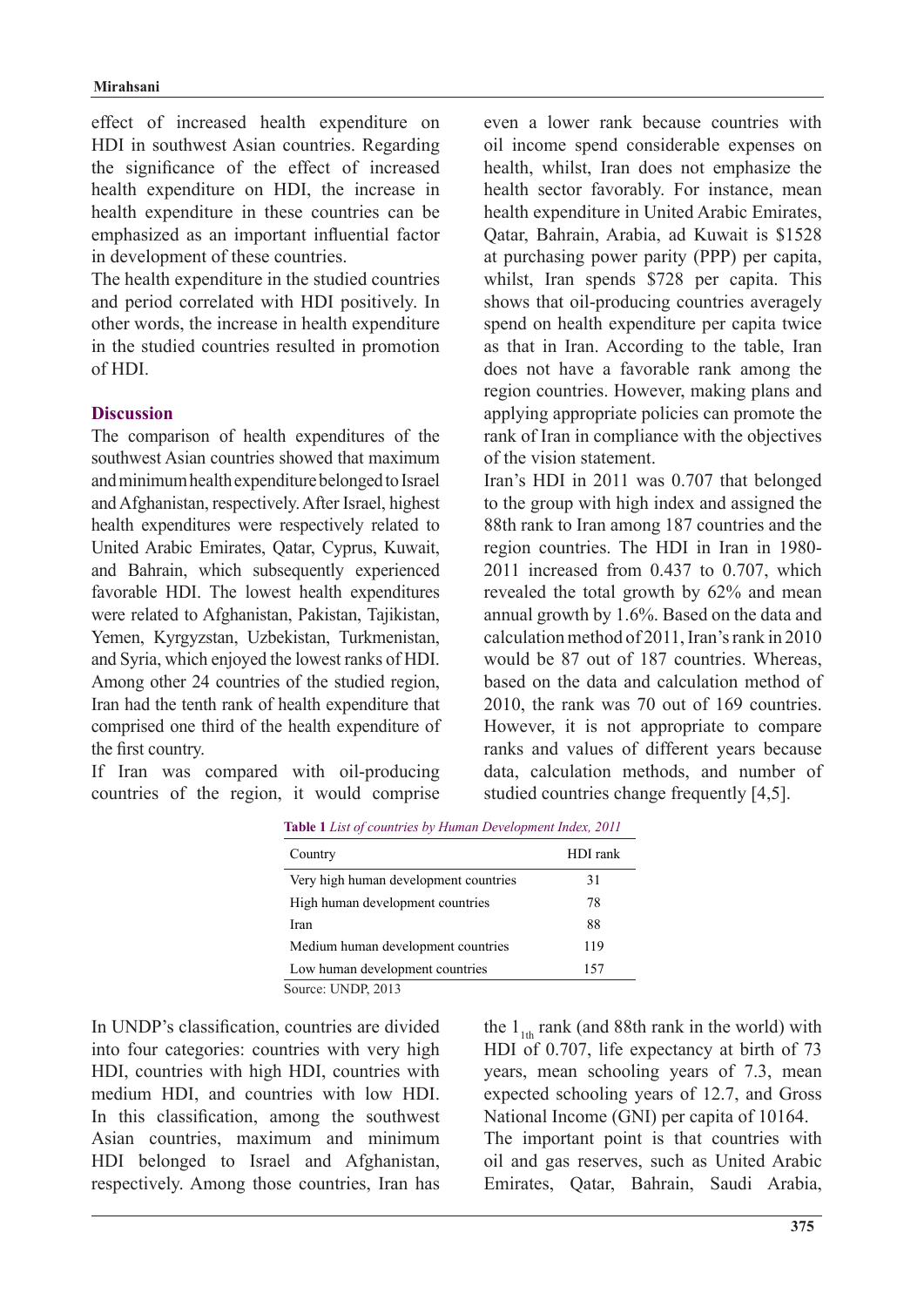and Kuwait, all have HDI higher than that of Iran, and Iran's HDI rank is even lower than that of Kazakhstan, Georgia, and Armenia. As described in the method calculating the HDI, GDP is a measurement index of the composite index and thus can highly contribute to increase HDI in countries where sales and exports of oil and gas comprise a great ratio of GDP. producing countries with one another, and as Therefore, it is appropriate to compare the oilmentioned before, Iran did not gain a favorable rank and may even be degraded after the decline of oil reserves if long-term goals, maintenance, and development of Iran are considered.

The analysis of mean schooling years, and mean expected schooling years is another point that should be considered in HDI. These two indexes which constitute the education index in Iran are even lower than those in countries with HDI lower than that of Iran. The very high GDP of Iran against that of countries that are after Iran in HDI table has kept Iran at a higher rank, which has arisen from high sales of oil, as mentioned before.

There is a promising index in Iran; the life expectancy in Iran is 73 years that showed a favorable status among other countries in the region. Furthermore, the index's growth in the studied years in Iran was desirable.

There was a positive correlation between health expenditure and HDI in studied countries and vears. In other words, the increase in health expenditure of these countries resulted in promotion of HDI.

Based on the investigations of this study and recommendations for future studies, it seems necessary to mention that the increase in health expenditure alone cannot improve health indexes. Therefore, policy makers in the health sector should always make appropriate policies and implement them in order to increase the efficiency of the expenditure. The development of public insurances, promotion of lifestyle, organizational modifications, and paying more attention to preventive measures are items increasing the efficiency of the health expenditure. The recommendation in this regard is to examine the indexes existing in the health sector partially and rank the effect of these indexes on increased HDI. Moreover, these indexes should be compared at the level of country. Examples of such indexes include the expenses spent on health by the government, expenses spent on health by the private sector. foreign resources for health, expenses spent on health by the social security, and so forth.

# **Conclusion**

As stated in the section Theoretical and Experimental Literature, in recent years, economic theorists in the world introduce the human as the source of development, and modern growth theories rely on humans. It implies that they find the investment on physical and intellectual aspects of humans the most reliable condition for moving toward optimum economic development. Therefore, international organizations do not use GDP alone any longer to analyze the economic condition of different countries. Today, human development is the most modern criterion that determines the position of each country in the United Nations' table, and HDI and its growth rate play a significant role in preparing the countries for being active in the world's .economy

Regarding the objectives intended in the vision statement, Iran is supposed to reach the first rank in the region. In this respect, the scope of this study involved the health expenditure and HDI data of southwest Asian countries The question was that whether higher health expenditure led to higher level of health, health indexes, and human development. In this respect, the health expenditure in the studied countries and its effect on the development of those countries were examined using the values and statistics provided by WHO and the Human development organization.

The comparison of health expenditures of the southwest Asian countries showed that countries with higher health expenditure experienced favorable HDI, and countries with lower health expenditure enjoyed the lowest ranks of HDI. Among other 24 countries of the studied region, Iran had the tenth rank of